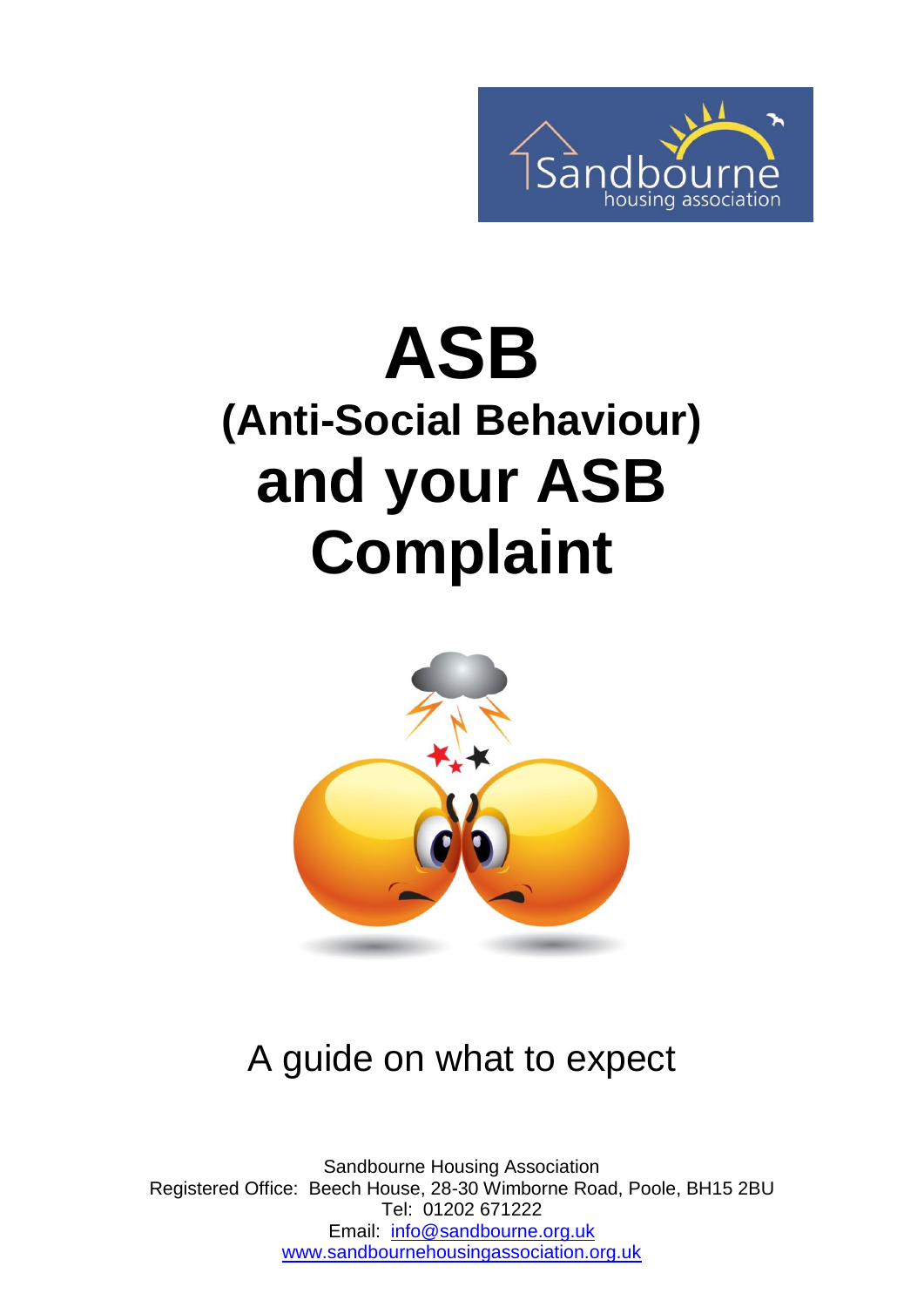# **What is anti-social behaviour?**

In this leaflet we will try to explain what Sandbourne Housing Association views as anti-social behaviour and what the expectations are from all sides.

All our tenants are responsible for the behaviour of members of their household and visitors. You are breaking the conditions of your tenancy agreement if anyone in your home causes, or are likely to cause, alarm, distress or nuisance, or continually annoys anyone in the locality.

Anti-social behaviour is any behaviour or action (which does not have to be deliberate) that interferes unreasonably with the quality of life of other tenants or prevents them living peacefully in their homes and surroundings.

#### **What is harassment?**

Harassment is the deliberate interference with the peace, comfort or safety of other persons. It can be physical, verbal or written abuse or intimidation, and includes attacks on and damage to property.

#### **What are examples of anti-social behaviour?**

The following are examples, but this list does not cover everything:

• loud music, shouting, swearing, slamming doors or drunken behaviour;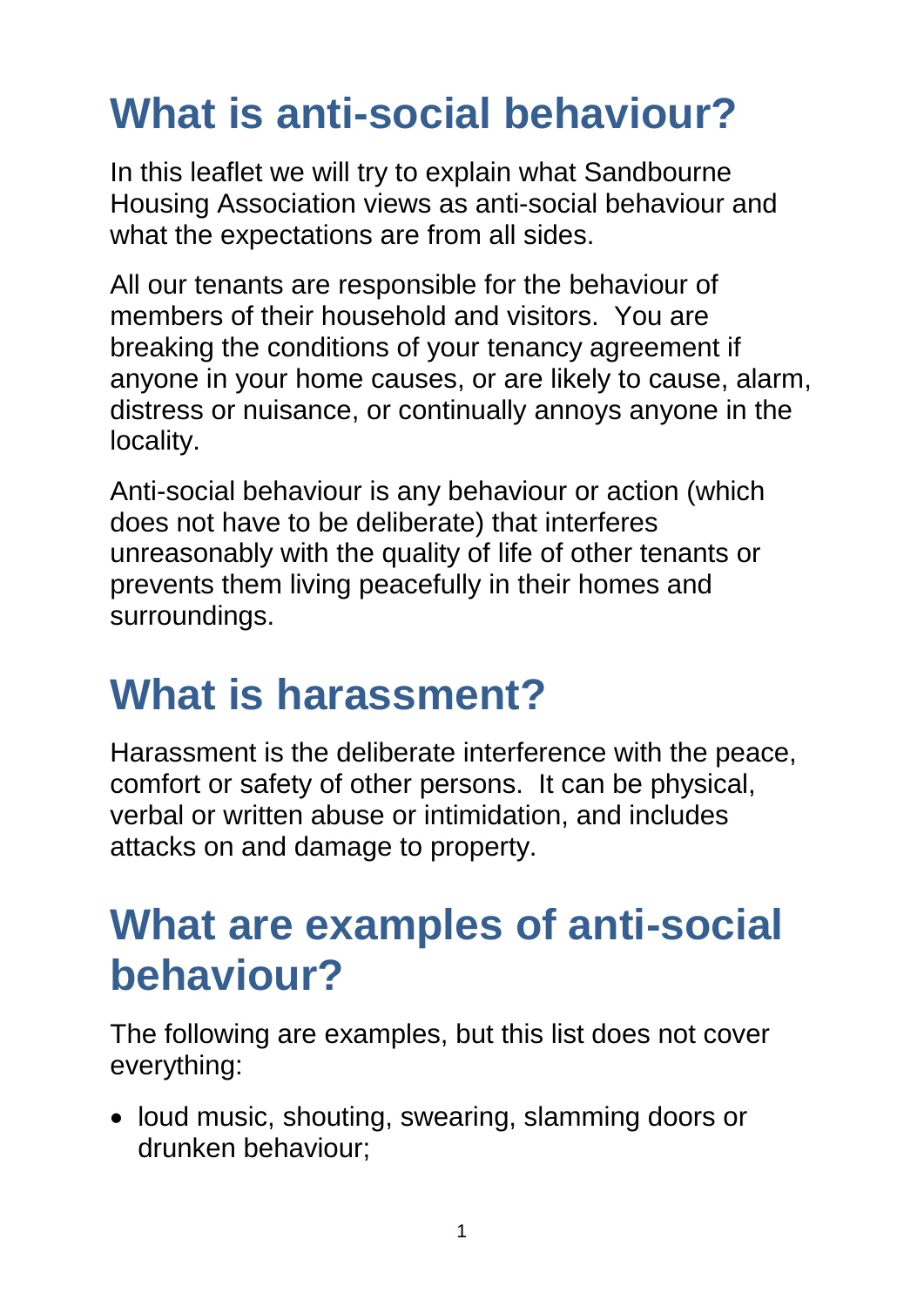- selling, storing or taking illegal drugs;
- dogs barking, left to roam, or making a mess;
- playing ball games near someone else's home;
- inconsiderate parking or abandoned cars;
- conducting any criminal, illegal or immoral activities in or around your home;
- undertaking major car repairs in communal areas, or
- misuse of the communal areas.

#### **What will Sandbourne do?**

We will take any report of anti-social behaviour seriously and we will:

- respond promptly to any report you make to us;
- need your co-operation to carry out an investigation and, where possible, speak to all parties involved;
- collect evidence, which may involve completing diary sheets;
- take any action necessary;
- support anyone who is suffering from anti-social behaviour, as well as any witness;
- assess any vulnerabilities and needs you and your household have and signpost/refer you for further support, if necessary;
- work with tenants and other agencies to use the most effective approach to resolve the issue (this may be an action by another agency rather than Sandbourne);
- we may take action to evict, or obtain an injunction against, any tenant who is causing and/or convicted of harassment, though we will have to demonstrate to the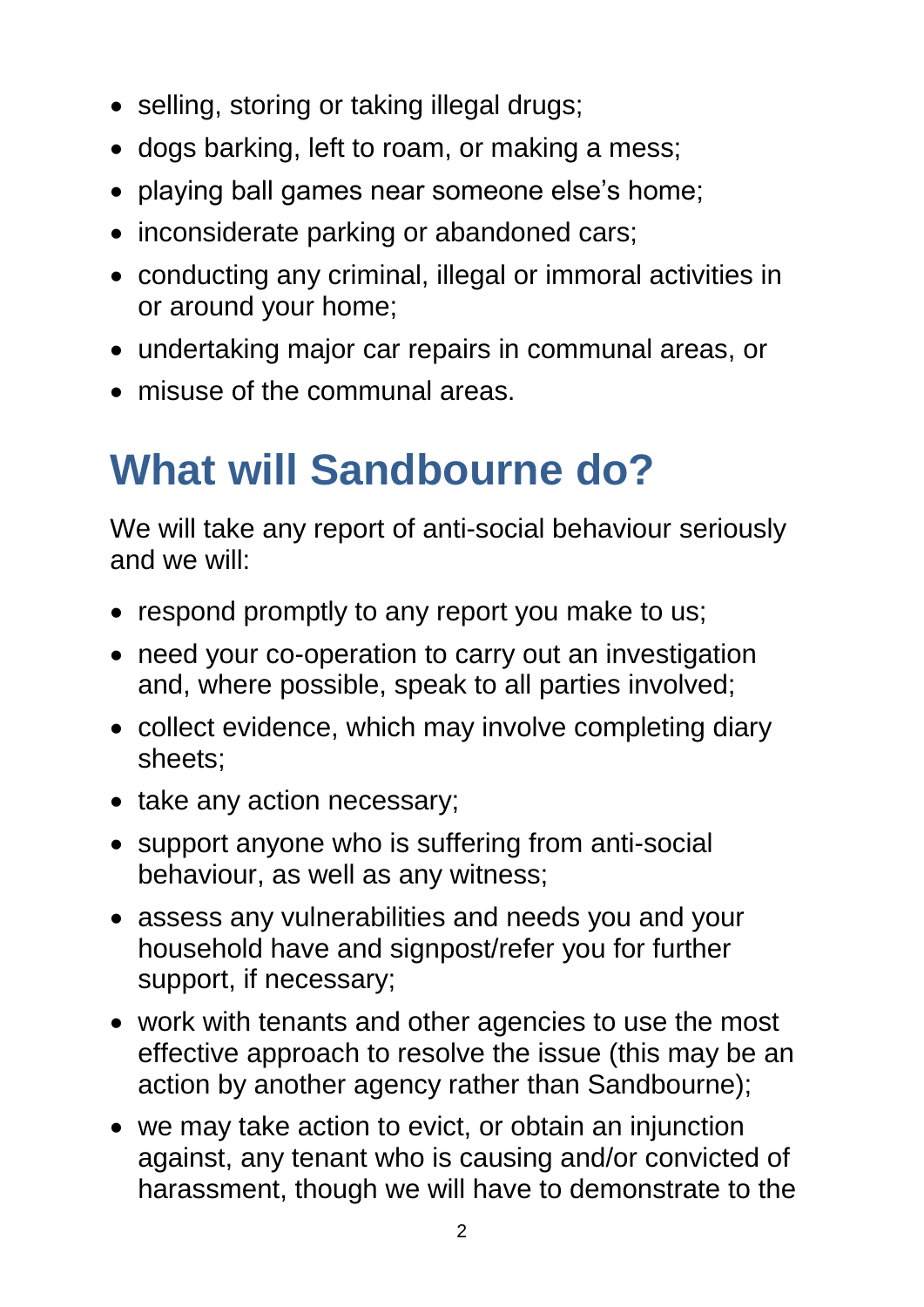court that our action is both 'reasonable' and 'proportionate';

- expect you to attend court with us, if necessary; and
- support you, as a witness, throughout any legal action;

#### **Our timescales for responding to you will normally be:**

- 10 working days for most ASB (nuisance from pets, deliberate or continual household noise)
- 5 working days for serious ASB (verbal abuse, threats, harassment, potential threat of harm)
- 24 hours for domestic violence, hate crime, physical assault, severe threat to life or serious harm.

#### **What will Sandbourne expect you to do?**

We will expect you to:

- Help in any reasonable way to resolve the problem. This may include:
	- participating in mediation
	- avoiding contact with the other party
	- working with other agencies such as the Police, Council ASB team or the NHS.
- Keep Sandbourne up-to-date about any further incidents in a timely way – this may include keeping and giving us diary sheets on a weekly basis and contacting us within seven days of an incident.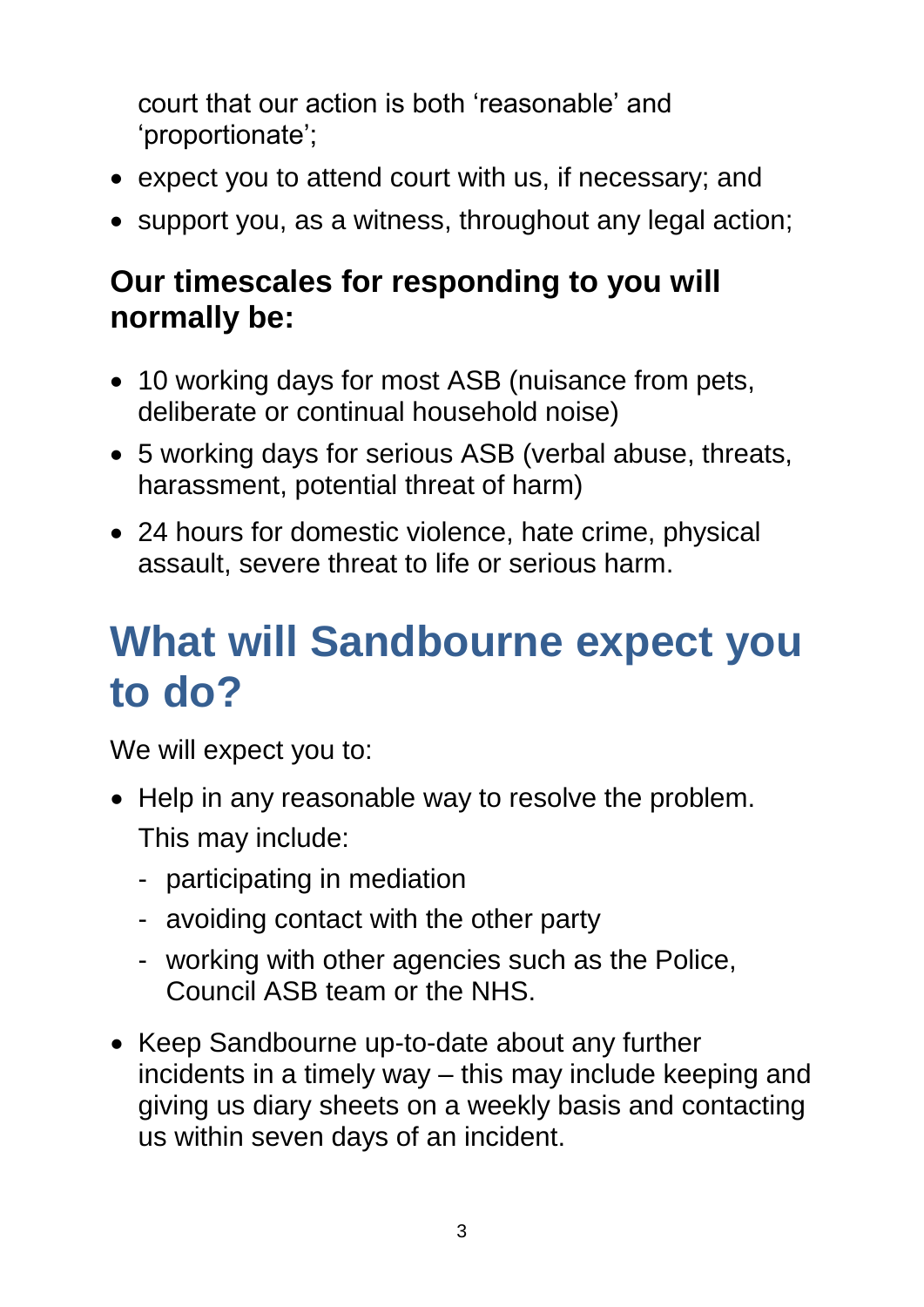- Provide evidence of the problem  $-$  this could be:
	- diary sheets, including saying how it affected you, eg couldn't sleep from 2am to 5am, etc
	- witness statements
	- emails, letters
	- photographs
	- contacting other relevant agencies
- Be patient our housing team have a lot of other work to undertake at any given time and we will prioritise those with the greatest risk of harm.
- In some cases of low level nuisance, you may be asked, if appropriate, to discuss the issue with your neighbour.

# **What will Sandbourne not do?**

We will **not**:

- Seek to evict or move any resident, except in the most serious sustained case of ASB.
- Normally move you to another home because of ASB.
- Keep a case open without a realistic prospect of action working or being possible.
- Discourage you from seeking your own independent legal advice.
- Take action for one-off normal lifestyle noise, including children playing or having a party.
- Normally act on anonymous complaints.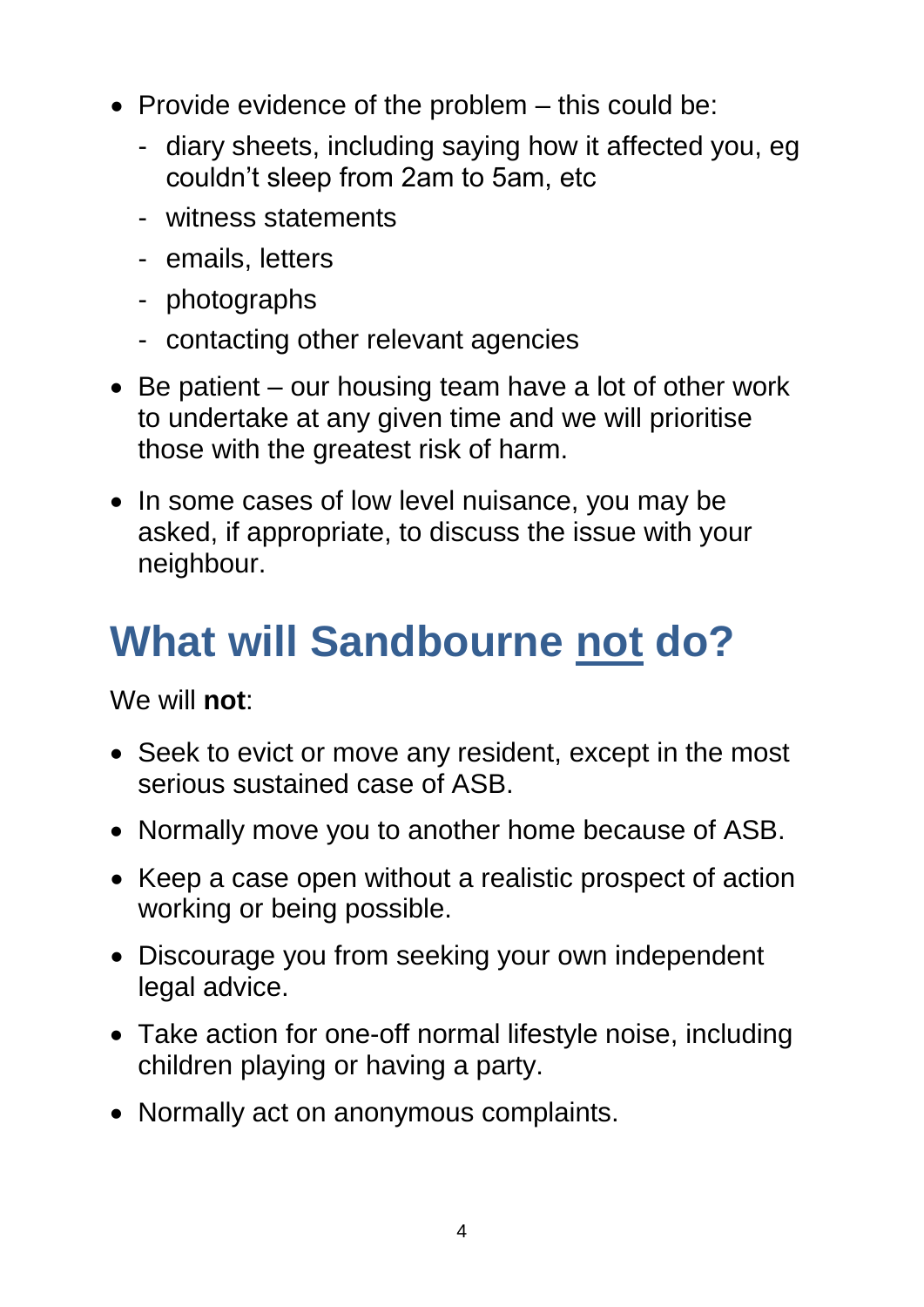#### **What will Sandbourne not expect you to do?**

We would **not** expect you to:

- Retaliate however tempting or whatever the provocation. Retaliation will seriously undermine Sandbourne's ability to take any action and may result in the case being closed and/or action being taken against you, for example, being verbally abusive or seeking to intimidate or harm anyone involved and/or making false accusations to, say, the Police.
- Refuse to provide evidence.
- Refuse to be involved in gathering evidence, if required.

### **What can Sandbourne do?**

Only in the most serious of cases will legal action be a remedy to the ASB you are suffering. Most ASB is resolved by all the parties talking and coming to an understanding. Often mediation between the two parties in a neighbour dispute brings a positive result. On other occasions a verbal or written warning or an Acceptable Behaviour Contract can have a positive effect.

In the meantime, you may need extra support and we may be able to signpost you to services, or even some protective measures to help make you feel and be safer. One of our housing team will discuss all these options with you. Some nuisance behaviour or neighbour disputes can be difficult and time consuming to resolve and, in fact, might never be resolved. They may not even be within the remit or scope of Sandbourne to intervene.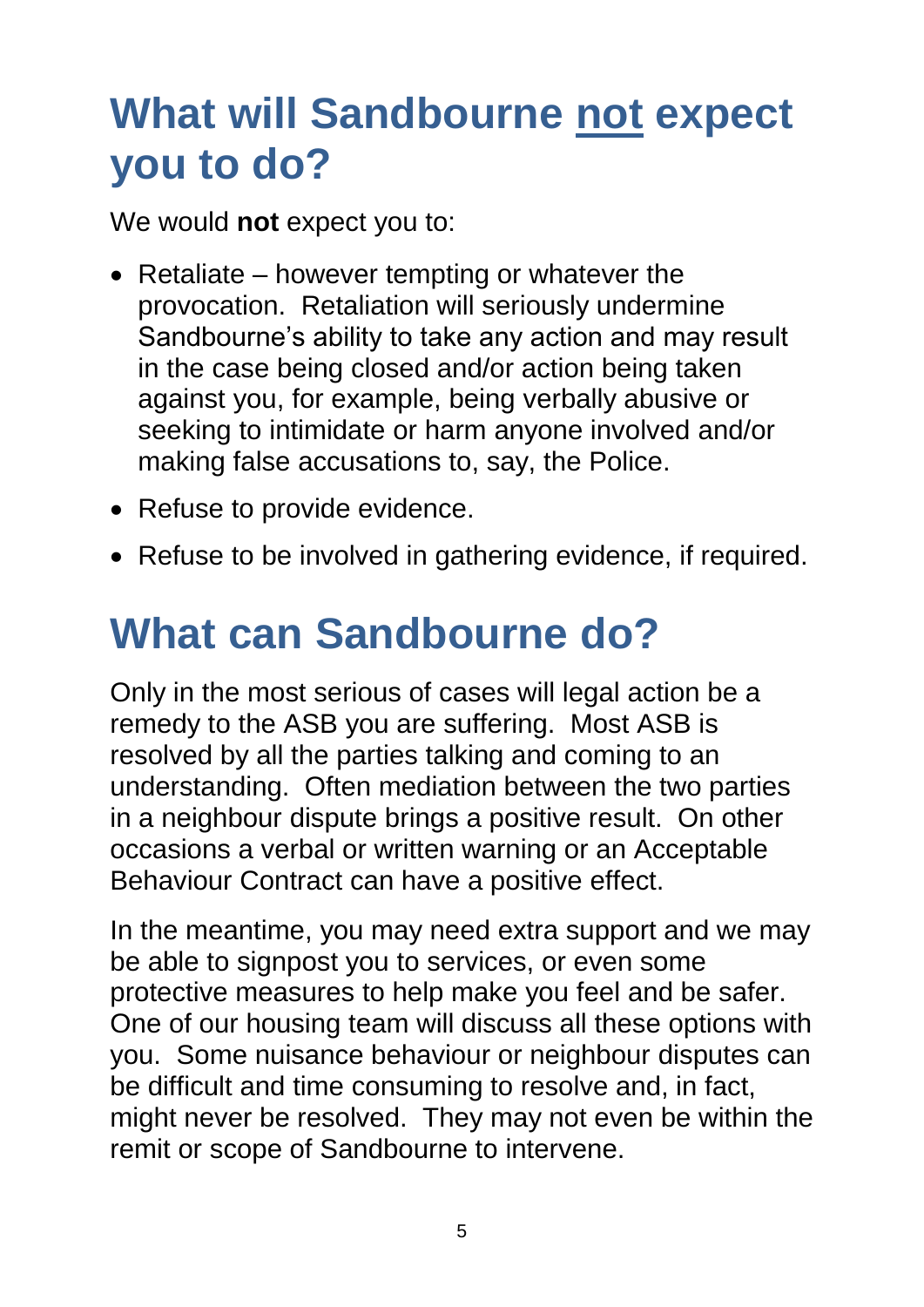# **General Data Protection Regulations (GDPR)**

During the time that your complaint is open to us we may collect and hold personal or sensitive data about you, your family and other people involved. We need this data to progress the case, identify risks and provide appropriate support to understand motivations and signpost appropriately. All information will be treated confidentially and stored securely. Information will normally only be shared with a third party as appropriate, ideally with your permission but not necessarily. We will normally hold this information for three years from the date we close your case.

All information held will be compliant with the principles of the Data Protection Act 1998.

See: Data Protection Policy 'Subject access request' and Sandbourne's Privacy Notice. A more detailed leaflet is available on this subject. Copies of both are available on our website or from our registered office on request.

#### **What Sandbourne cannot do**

Sandbourne cannot normally take sides, unless we witness the events or have evidence from other parties, eg the Police.

We cannot force people to do or stop doing things.

We can only take legal action that we consider is both 'reasonable' and 'proportionate' based on the individual circumstances and evidence available at the time.